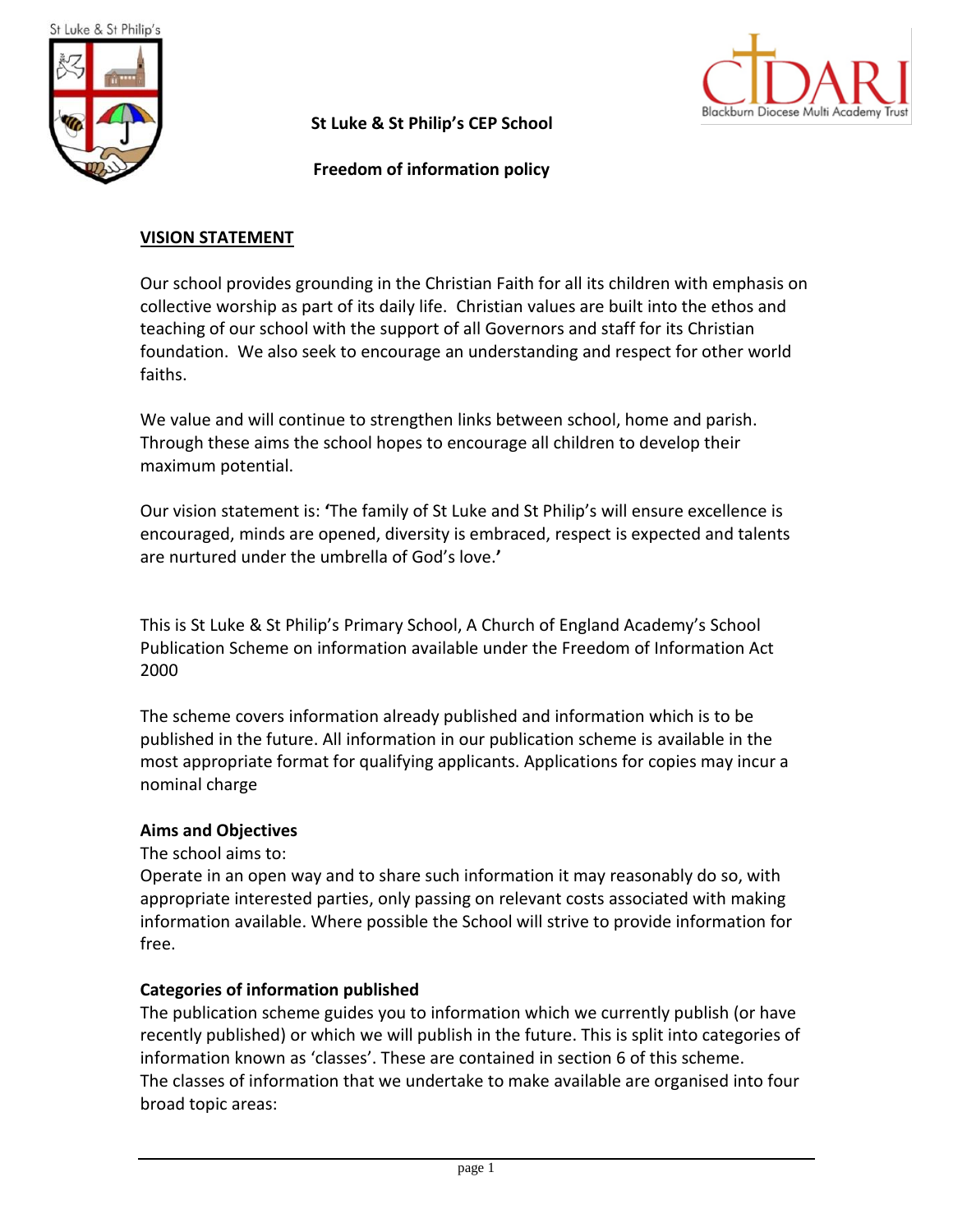- 1. *School Prospectus*  information published in the school prospectus.
- 2. *Governors' Documents*  information published in the Governors Annual Report and in other governing body documents.
- 3. *Pupils & Curriculum*  information about policies that relate to pupils and the school curriculum.
- 4. *School Policies and other information related to the school* information about policies that relate to the school in general.

## **How to request information**

If you require a paper version of any of the documents within the scheme, please contact the school by telephone, email, fax or letter. Contact details are set out below.

Email: **office@slsp.blackburn.sch.uk** Tel: **01254 54866** Fax: **01254 661561** Contact Address: **Hancock Street Blackburn BB2 2LZ**

To help us process your request quickly, please clearly mark any correspondence **"PUBLICATION SCHEME REQUEST**" (in CAPITALS please)

# **Paying for information**

Costs equal to the costs of collating the information may be charged by the school. These will be notified and require paying before information is passed over.

# **Classes of Information Currently Published**

**School Prospectus –** this section sets out information published in the school prospectus.

# **Class Description**

### **School Prospectus**

The statutory contents of the school prospectus are as follows, (other items may be included in the prospectus at the school's discretion):

- 1. the name, address and telephone number of the school, and the type of school
- 2. the names of the head teacher and chair of governors
- 3. information on the school policy on admissions
- 4. a statement of the school's ethos and values
- 5. details of any affiliations with a particular religion or religious denomination,
- 6. the religious education provided, parents' right to withdraw their child from religious education and collective worship and the alternative provision for those pupils
- 7. information about the school's policy on providing for pupils with special educational needs
- 8. number of pupils on roll and rates of pupils' authorised and unauthorised absences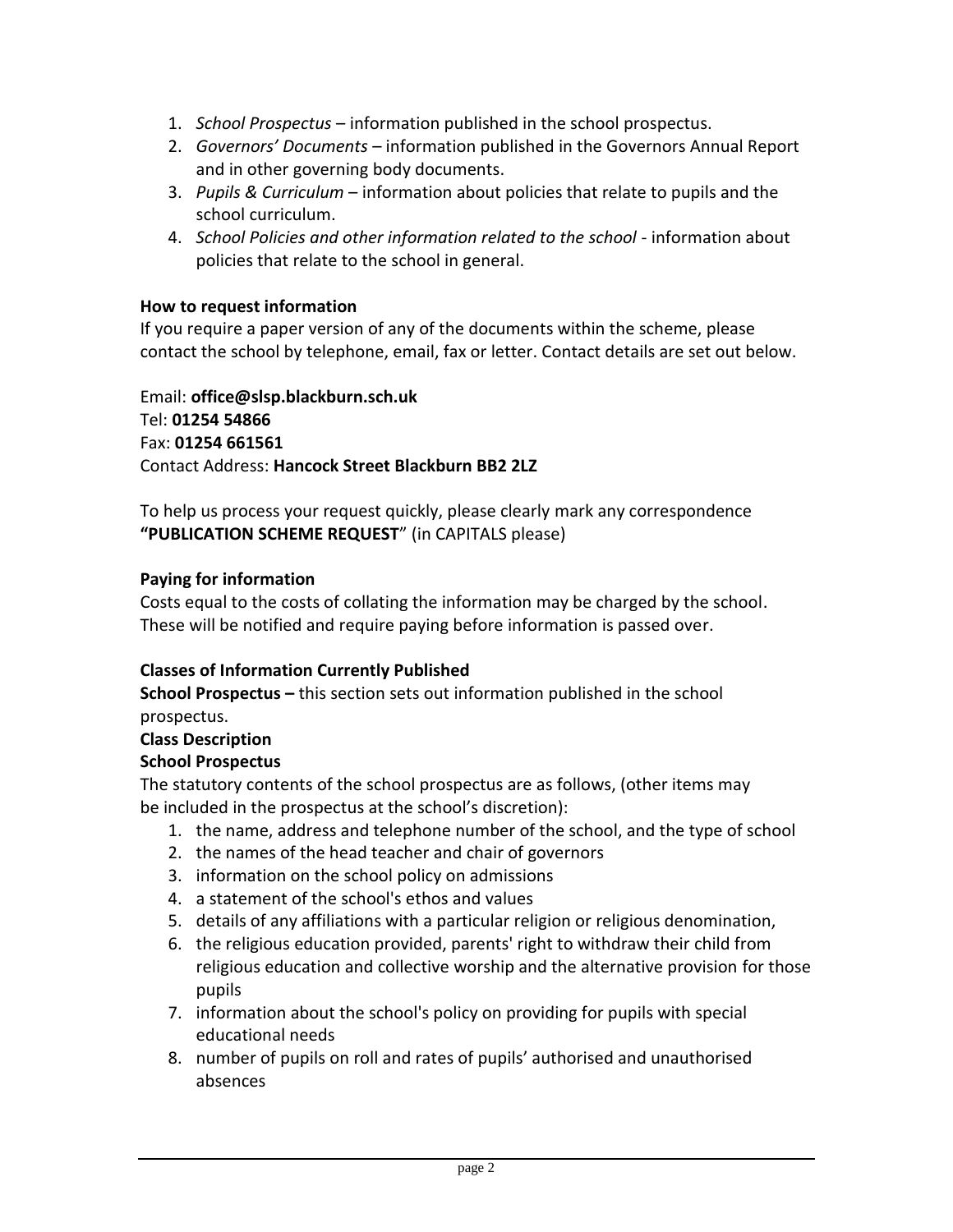- 9. National Curriculum assessment results for appropriate Key Stages, with national summary figures
- 10. the arrangements for visits to the school by prospective parents.
- 11. details of the governing body membership, including name and address of chair and clerk

**Information relating to the governing body–** this section sets out information published in the Governors' Annual Report and in other governing body documents.

## **Class Description**

# **School Profile**

During each school year the governing body publishes an annual School Profile for parents. This takes place in June each school year. The profile contains information relating to:

- details of the annual meeting;
- action taken on resolutions made at the last annual meeting;
- details of the membership of the governing body and any vacancies;
- pupil attendance information;
- a statement on the progress of the action plan following the last Ofsted inspection;
- budget details;
- school security information;
- admission arrangements for children with disabilities and the arrangements to ensure that these children are not treated less favourably than other children;
- information about the progress of the school's SEN policy;
- a summary of the school's national test results;
- the school's targets for Key Stage 2 assessments;
- information on the professional development of staff.

The School Profile as available online.

### **Instrument of Government**

- 1. The name of the school
- 2. The category of the school
- 3. The name of the governing body
- 4. The manner in which the governing body is constituted
- 5. The term of office of each category of governor if less than 4 years
- 6. The name of any body entitled to appoint any category of governor
- 7. Details of any trust
- 8. If the school has a religious character, a description of the ethos
- 9. The date the instrument takes effect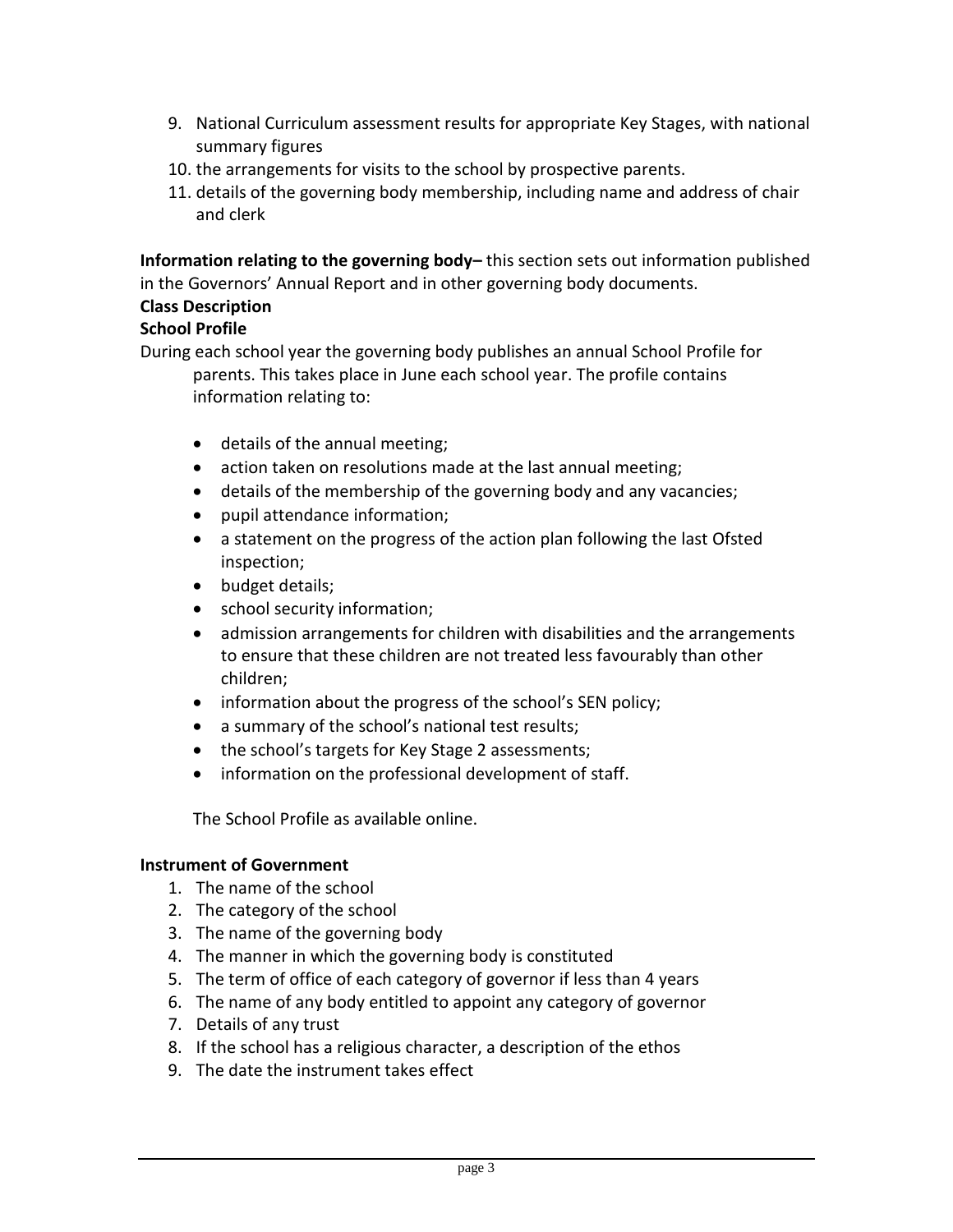# **Minutes of meetings of the governing body and it's committees**

Agreed minutes of meetings of the governing body and its committees

**Pupils & Curriculum Policies -** This section gives access to information about policies that relate to pupils and the school curriculum.

## **Class Description**

1. Home – school agreement

Statement of the school's aims and values, the school's responsibilities, the parental responsibilities and the school's expectations of its pupils for example homework arrangements

- 2. Curriculum Policy Statement on following the policy for the secular curriculum subjects and religious education and schemes of work and syllabuses currently used by the school
- 3. Sex Education Policy Statement of policy with regard to sex and relationship education
- 4. Special Education Needs Policy Information about the school's policy on providing for pupils with special educational needs
- 5. Accessibility Plans

Plan for increasing participation of disabled pupils in the school's curriculum, improving the accessibility of the physical environment and improving delivery of information to disabled pupils.

- 6. Race Equality Policy Statement of policy for promoting race equality
- 7. Collective Worship Statement of arrangements for the required daily act of collective worship
- 8. Child Protection Policy Statement of policy for safeguarding and promoting welfare of pupils at the school. *(from March 2004)*
- 9. Pupil Discipline Statement of general principles on behaviour and discipline and of measures taken by the head teacher to prevent bullying.

Some information might be confidential or otherwise exempt from the publication by law – we cannot therefore publish this